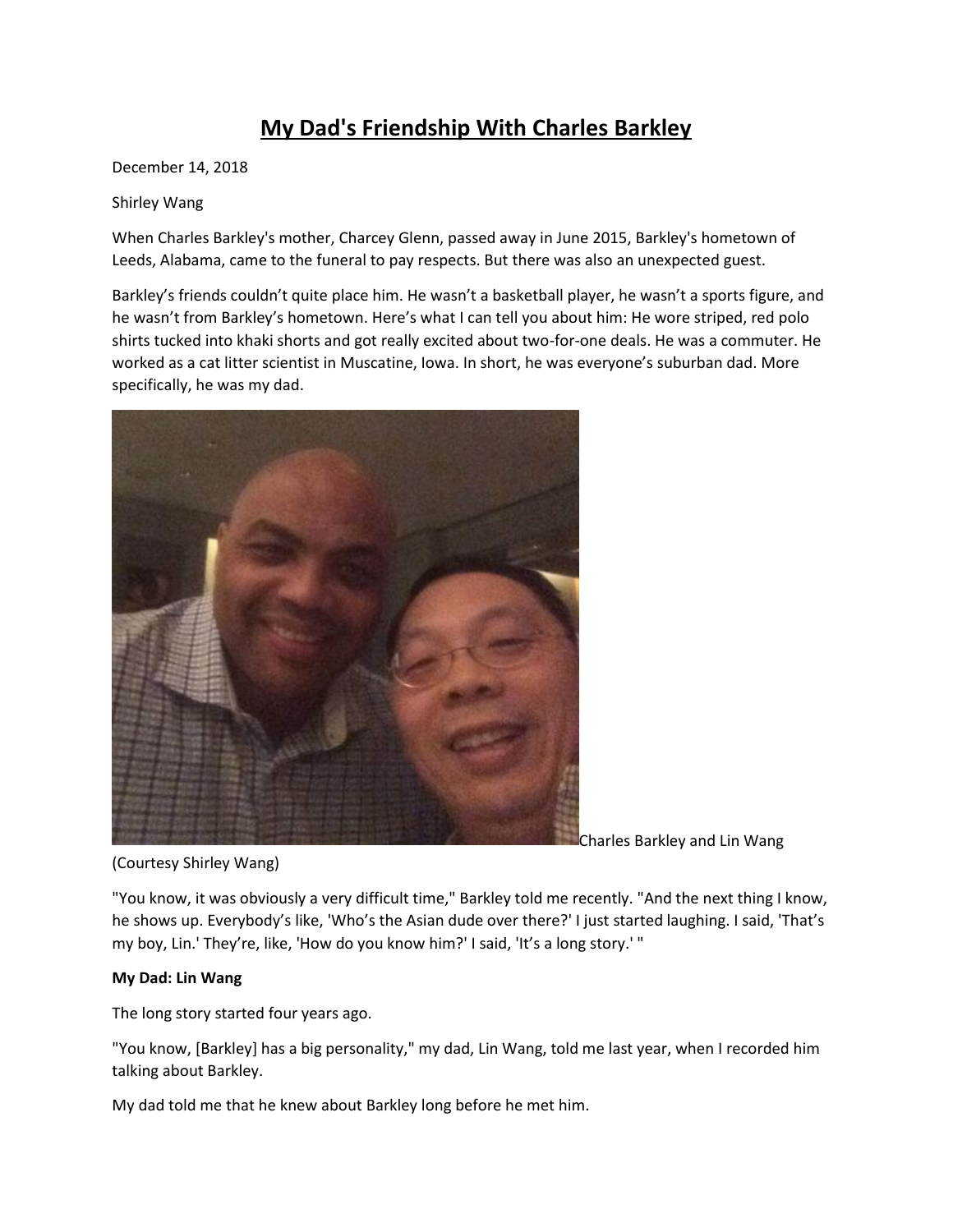"Well, yeah, he's a top-50 player in the history of the NBA," he said. "For many years, he was the No. 2 guy, right after Michael Jordan."

Whenever we attended dinner parties, my dad would talk about his friend Charles Barkley. The first time my dad told the story, I didn't pretend to know who this person was. Basketball has never been my thing.

Like a good millennial, I Googled Charles Barkley. He seemed pretty famous — and definitely not like anyone who would be friends with my dad. But again, as a good millennial, I knew that people have very loose definitions of the word "friend."

About two years ago, I asked my dad if I could see their texts. My dad handed me his phone. Their texts were mostly messages from my dad that ended with an excessive number of exclamation points.

I told my dad the conversation seemed pretty one-sided and handed the phone back.

As I talked about the relationship with more and more people, I began to think that either my dad was one of the luckiest basketball fans ever — or this whole thing was an elaborate joke, a ["Dinner For](https://www.imdb.com/title/tt0427152/)  [Schmucks"](https://www.imdb.com/title/tt0427152/)-type situation.

But no. The friendship was real.

## **The Origin**

"It was, like, one of the most random things," Barkley recalled with a laugh.

"I was on a business trip," my dad said, "and stayed in one of the hotels and was walking in the lobby, and I saw Charles Barkley."

"I was in Sacramento speaking at a charity event," Barkley said.

"So, I just went to say hi and take a picture with him," my dad said.

"I was just sitting at the bar," Barkley said. "And me and your dad were the only two people in there. And we just sit down and started talking."

"He's a super nice guy," my dad said.

"And, before we know it, we looked at each other, like, 'Yo, man, I'm hungry. Let's go to dinner,' " Barkley said. "It turned into a two-hour dinner. And then we actually went back to the bar and just sit there and talked for another couple of hours. And the rest is history."

My dad and Barkley saw each other again in the bar the next night. And the night after that. At the end of the third night:

"Certainly, I told him I had a good time talking with him, hanging out with him," my dad said. "He said the same thing to me, and he left the phone number. He said, 'Whenever you're in Atlanta, New York City or Phoenix, check out with me. If I'm in town, we'll hang out and have a good time.' "

## **Hanging Out With Charles Barkley**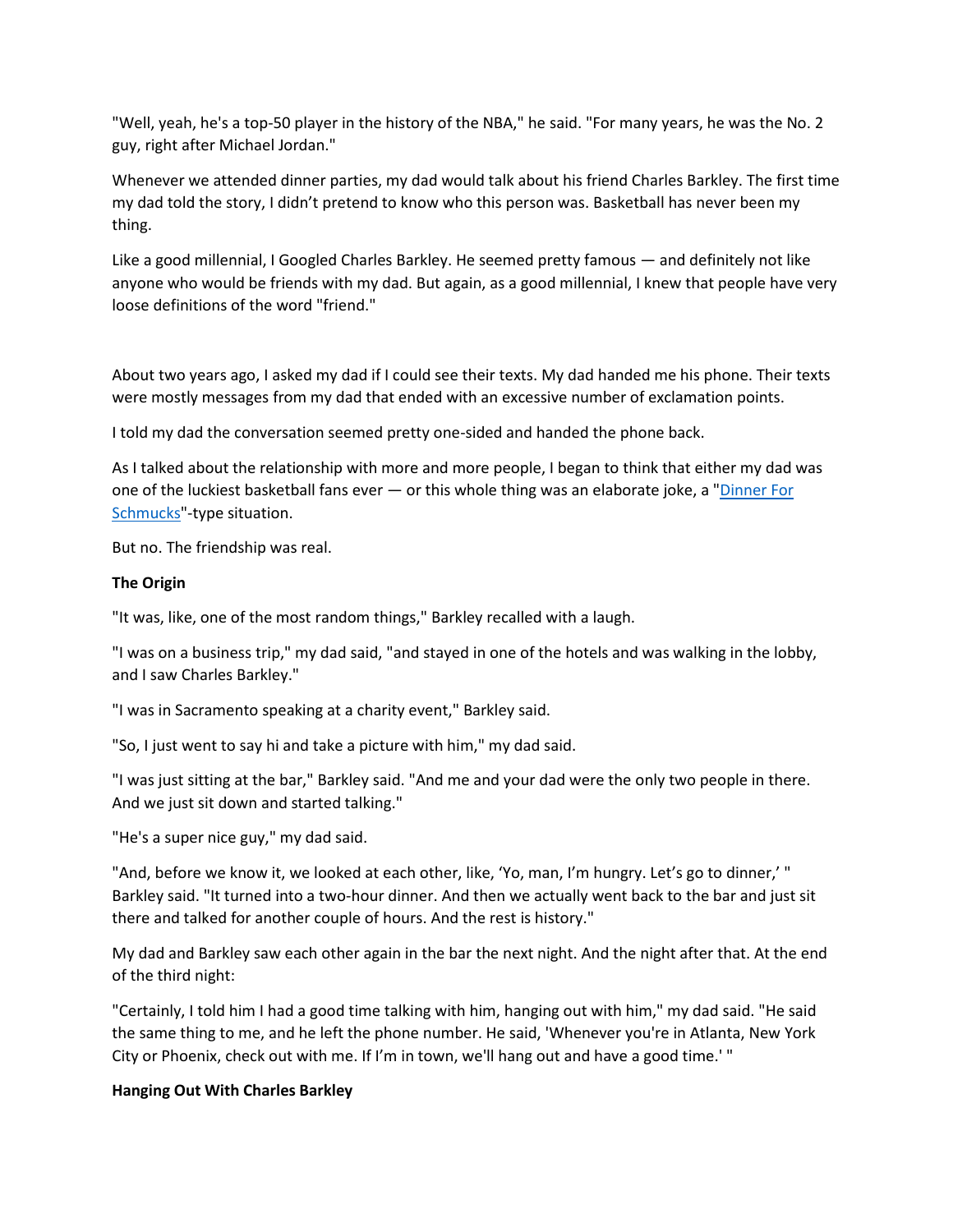Over the next few years, whenever my dad was in those cities, he would text Barkley, and they would hang out.

"I mean, it was just a fun time," Barkley said. "My friends — Shaq, Ernie, Kenny — they enjoyed just meeting him."

They got dinner together.

"I think I had Thai basil noodle," my dad recalled. "It was pretty good. I had it right inside the office."

They spent time on the set of Barkley's TNT show, "Inside the NBA."

"He likes to clean," my dad said. "There were several big can of cleaning wipes right on his desk. Every time he sit down, he cleaned his desk."

They watched basketball games.

"Iowa lost to Maryland that day," my dad said.

I'm pretty sure they did some partying too. But that, I don't know much about.

"Your dad is one of the happiest people I've ever met in my life," Barkley said. "I'm not just saying that — I mean, think about it: It's fun to be with your friends, you know? 'Cause, I don't have that many friends that I want to be around, to be honest with you. I mean, you *know* a lot of people. But when you go spend time with your friends, it's a whole different animal."

## **Back Home ...**

Back home, my dad's coworkers would tease him about Barkley and ask him about the story all the time. My dad didn't mind that they didn't believe him. He even made a slideshow of photos of him and Barkley together for our community's Chinese New Year celebration — totally irrelevant to the holiday.

I asked my dad what he thought it was about him, of all people, that made him and Charles Barkley become friends.

"I think we had a good conversation," he said. "We agree with each other [on] a lot of point of views.

"You know, he grown up in the '70s in Alabama. His father left him and his mother when he was little. He grown up with grandma and mother. And the grandma and mother cleaned up houses for somebody else to make a living.

"Tough life for him. But he's well-respected professionally. And that's his story."

## **"Your dad is one of the happiest people I've ever met in my life."**

## Charles Barkley

My dad moved to Iowa from China in the '90s. He felt that Barkley and him had similar experiences.

"So, to me, as an Asian in the U.S., I felt as long as I do a good job, people will respect me," my dad said.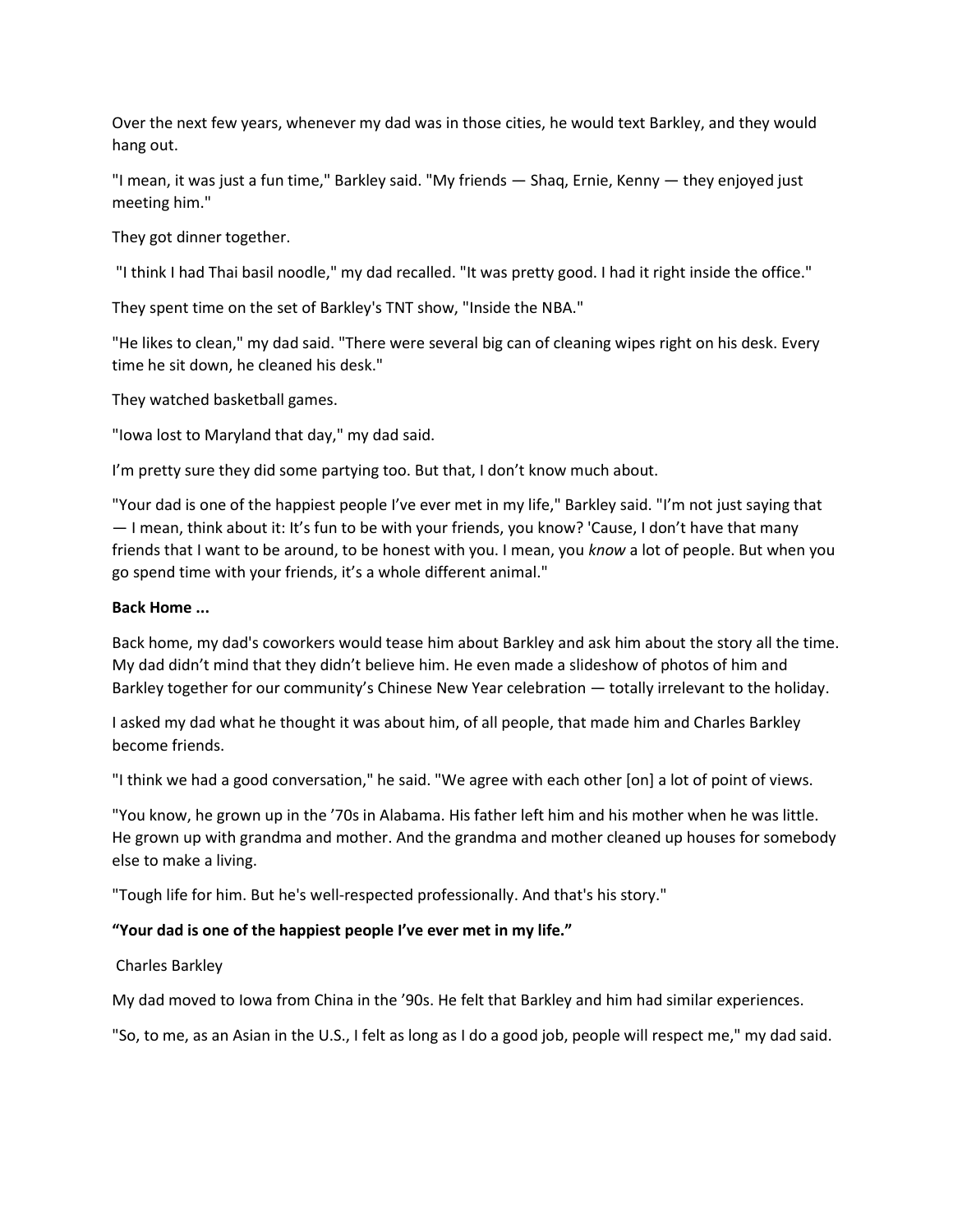

<sup>(</sup>Courtesy Shirley Wang)

Barkley and my dad both worked hard — so hard, they believed, that the color of their skin didn't matter. In Chinese, we'd say that dad sometimes would 胡说八道(hú shuō bā dào) — that meant that sometimes he was known for spewing rubbish. I know that basketball fans might say Barkley often does the same.

In June 2015, Barkley's mother passed away. When my dad heard the news, he looked up the funeral details and hopped on a plane to Leeds, Alabama.

"It ain't easy to get to those places," Barkley said. "I'm from a very small town."

And my dad showed up for his friend. Afterward, he went to dinner with Barkley and his family.

"For your dad to take the time to come to the funeral meant a great deal to me," Barkley said.

Then, in May 2016, my dad was diagnosed with cancer. He had tumors in his heart.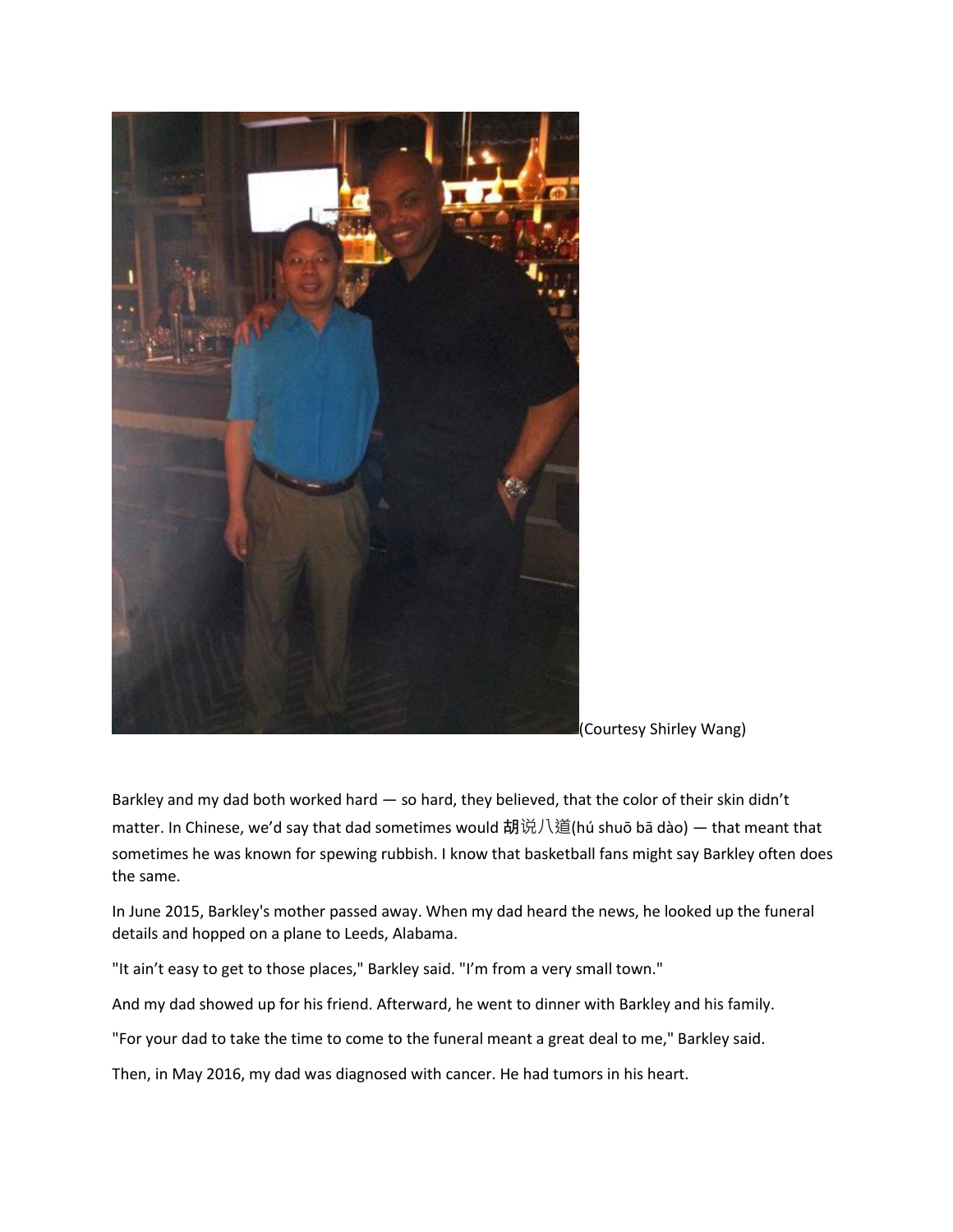I took that fall off from school. My dad and I watched mobster movies together. Action movies. Kung Fu movies. When the credits rolled, we'd flip to a basketball game. Just me and him, watching a lot of TV in our living room.

Days passed by. Then months.

Then, it was two years.

My dad never told Barkley that he was sick.

"I called him and got mad at him when I found out," Barkley said. "I was, like, 'Dude, we're friends. You can tell me. You're not bothering me. You know me well enough — if you were bothering me, I would tell you you were bothering me.' "

What Barkley didn't know was that my dad watched him almost every night on TNT. And while he rested and healed, my dad was laughing along with Barkley. He kept my dad company.

#### **The NBA Finals**

June 2018. NBA Finals. The Golden State Warriors vs. the Cleveland Cavaliers. My dad was staying in palliative care at the hospital. He loved the Warriors. I visited and read him sports highlights.

He didn't get to watch J.R. Smith's late mistake in Game 1 live. I tried to get him to laugh about Smith dribbling away from the hoop because he thought his team was ahead.

But it was a Sunday afternoon, and my dad was tired. The summer light filled his room. Then, the day faded, and dusk began to enter.

After it was all over, I went through my dad's phone and texted all his friends. I wrote:

*Hi. This is Shirley. My dad just passed away.*

The funeral was the day after the NBA Finals. My dad's favorite team, the Golden State Warriors, had won the night before.

#### **"It gives me great memories and great joy to know that I was a friend of his."**

#### Charles Barkley

The funeral was set near the outskirts of Iowa City in a house by the woods. I was talking to my childhood friend when she suddenly looked stunned. I turned to look behind me.

And standing there — drenched in sweat from the Iowa summer, towering over everyone in the room at 6 feet, 6 inches tall — was Charles Barkley.

"I had not met anybody in your family," Barkley said. "I didn't know anybody there."

Everyone watched, astonished, as this man — this man we only knew from TV, this worldwide celebrity — walked down the aisle, looked at us and sighed.

#### **'Why My Dad?'**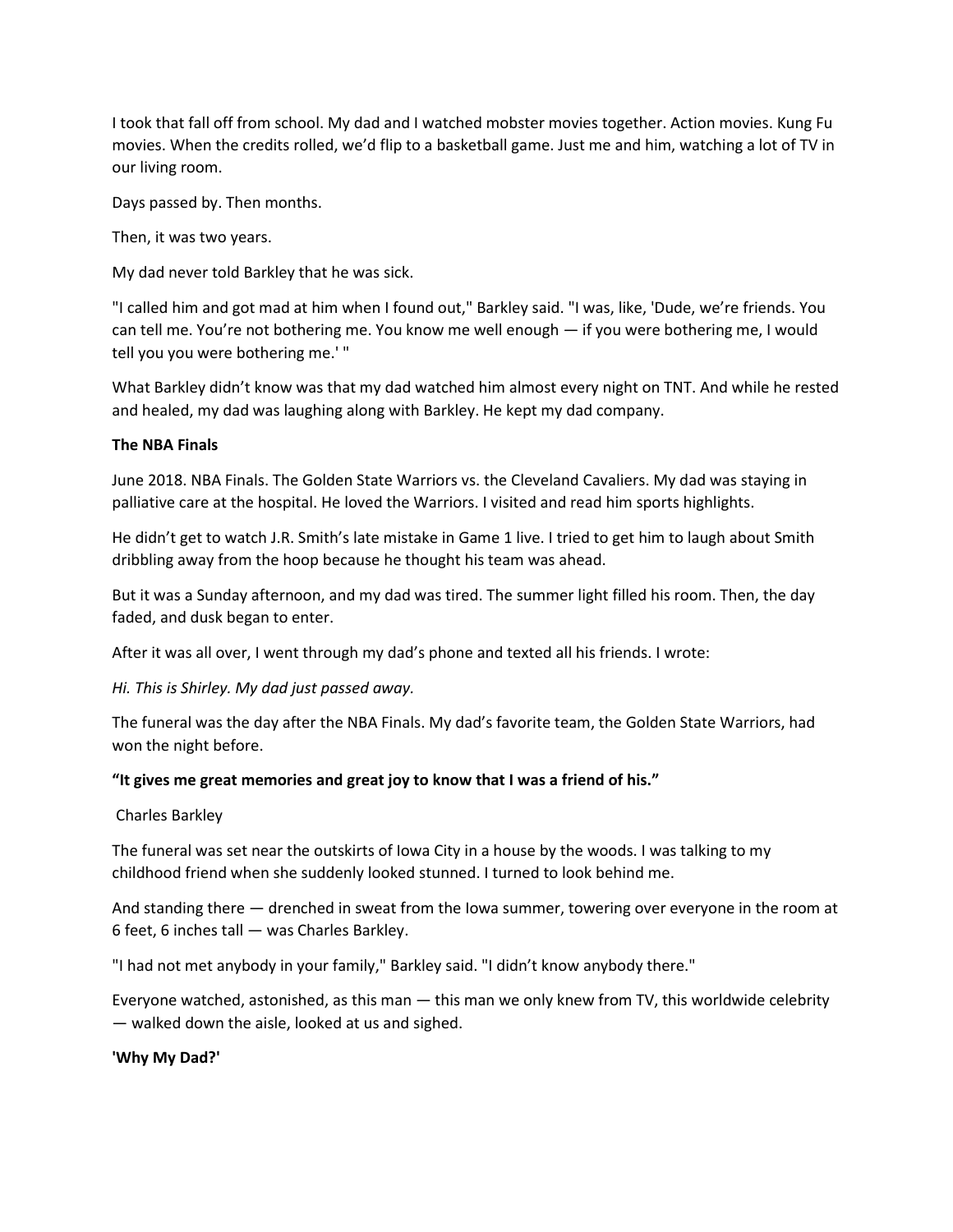Later, after it all, I texted Barkley and asked him: "Why my dad? Why did he matter so much to you?" And recently, I called him up and asked: "What did you even have to talk about?"

"Well, I think — first of all, clearly, he was a fan," Barkley said. "But I think the main thing we talked about was you and your brother."

"What did you guys talk about — what did he say?" I asked.

"I think it was more that he was proud," Barkley said. "Because I've got a daughter, too. I'm just really, really proud of her, because I think she's a good person. And your dad was so proud of you and your brother.

"Listen: As an adult  $-$  and you're too young to understand this now  $-$  all you want is your kids to be happy. That's what you work for. To give your kids everything in life."

The more Charles Barkley and I talked, I realized just how close he and my dad were. Barkley knew so much about me and my life — even though this was the first time he and I had ever talked.

"It gives me great memories and great joy to know that I was a friend of his," Barkley said. "Just hearing about him at the funeral — what he had accomplished and what he was trying to help other people accomplish, just made me even — I wished he bragged more about himself."

"So, let me get this straight: you were impressed by him?" I asked.

"Yeah," Barkley said.

## **'I Was Blessed To Know Him'**

At the funeral, people shared memories of my dad and made me realize that, for example, he was not just a cat litter chemist — but an industry-changing scientist with a Ph.D. And not just an immigrant but someone who reached out to Chinese newcomers. And not just a thoughtful guy — but someone people trusted for advice. I realized that, even after he passed away, I would continue to learn things about my dad.

Before Barkley and I hung up, he had one more thing to say:

"Hey, listen. You stay in touch. Please tell your mom I said hello. Give her a big kiss. Tell your brother I said hello. And listen: Just keep doing you. It's your time now. Don't forget that. That's the most important thing.

"Your dad prepared you to take care of yourself. He prepared you for that. I was blessed to know him and know you, too."

"Thank you for your time," I said.

"You're welcome, baby. You take it easy, you hear?"

"You too."